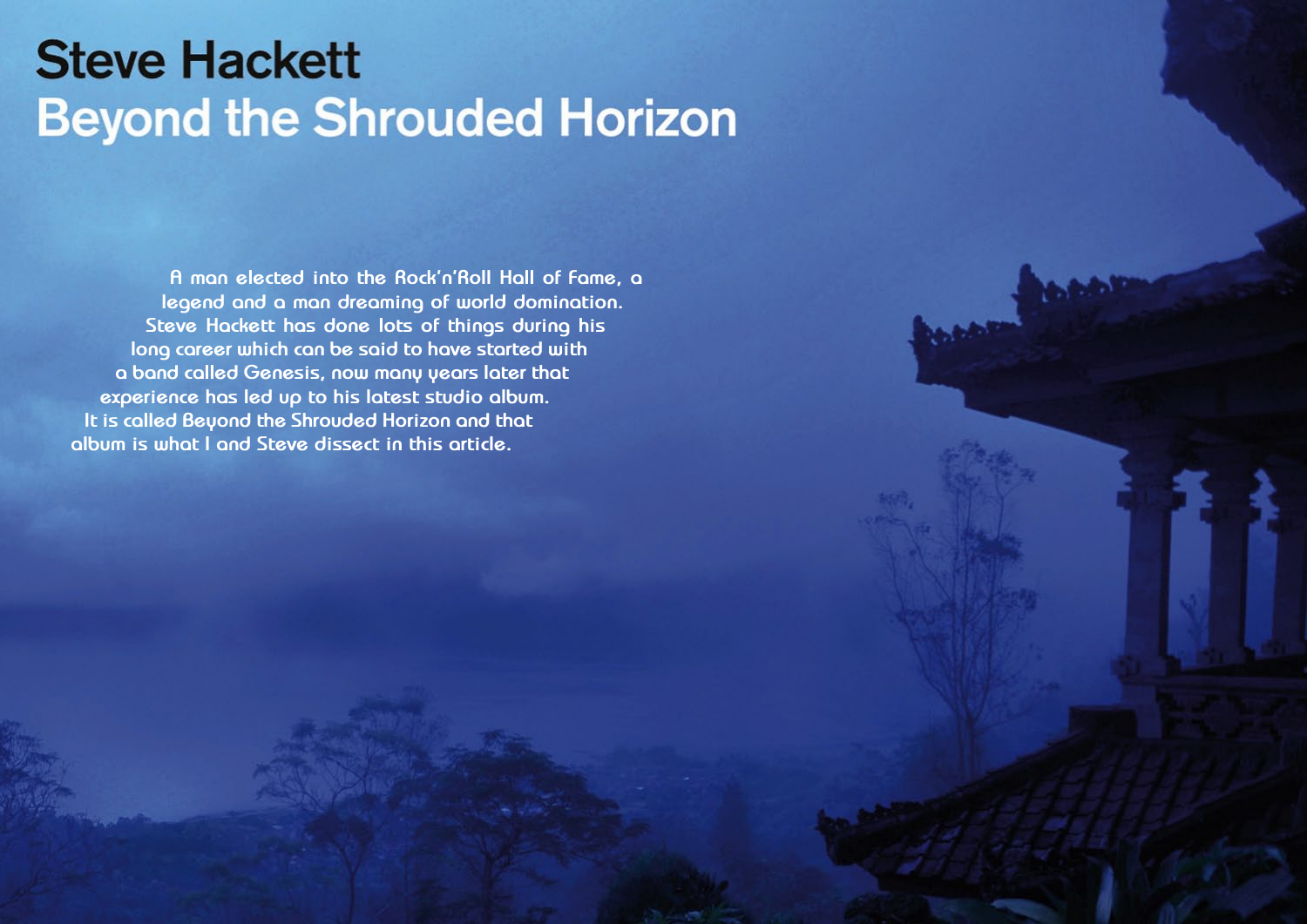



written by daniel källmalm photos: promotional photos additional photo: d. källmalm published: 3/11-2011

Steve Hackett is the always busy guy, currently working on a DVD from a London show in London last year. But it was mainly about the most recent album 'Beyond the Shrouded Horizon' that Hallowed wanted to speak to Steve

about, an album which according to Steve himself is longer than the albums he usually does.

- It is different kinds of music but all of them is something I feel equally passionate about, Steve explains about his new album which is similar to the prior album in that it is equally ecliptic but on a much grander scale, like there are many more tracks to which Steve brings up the final track called *This Island Earth*.

- I think we have about 300 tracks playing on that one track, not all at once but we have 300 odd different tracks and I think we have several different set ups its a bit like four different symphony orchestras worth of playing on that. So it is quite maximalistic, there is nothing minimalistic about it. All I can say is that they are not playing all at once, but it

is something on a much grander scale than anything I have done before, it is the most detailed work I have ever been involved in.

It is also probably the most difficult piece that Steve has ever been involved with, and that is considering a man who has been with Genesis and has a very large number of progressive albums and collaborations under his belt.

This final track was actually so advanced that the computer they used was unable to play it all back, it was just too much for it and he had to make an upgrade into something that I use, well actually something that is from the same manufacturer but more advanced than what this article is made on.

It is an ambitious project sonically and there is a lot of bombast

on the ending track but the general style is one of romance.

- It is rock in the name but it is romantic and there are influences of acoustic music, which goes through the entire album. It is not always large, it is sometimes very small and I stretch it right back to a nylon guitar from time to time which is a passion for me. It is a mixture of many different styles, there some country music,

# **3 http://www.hackettsongs.com 4**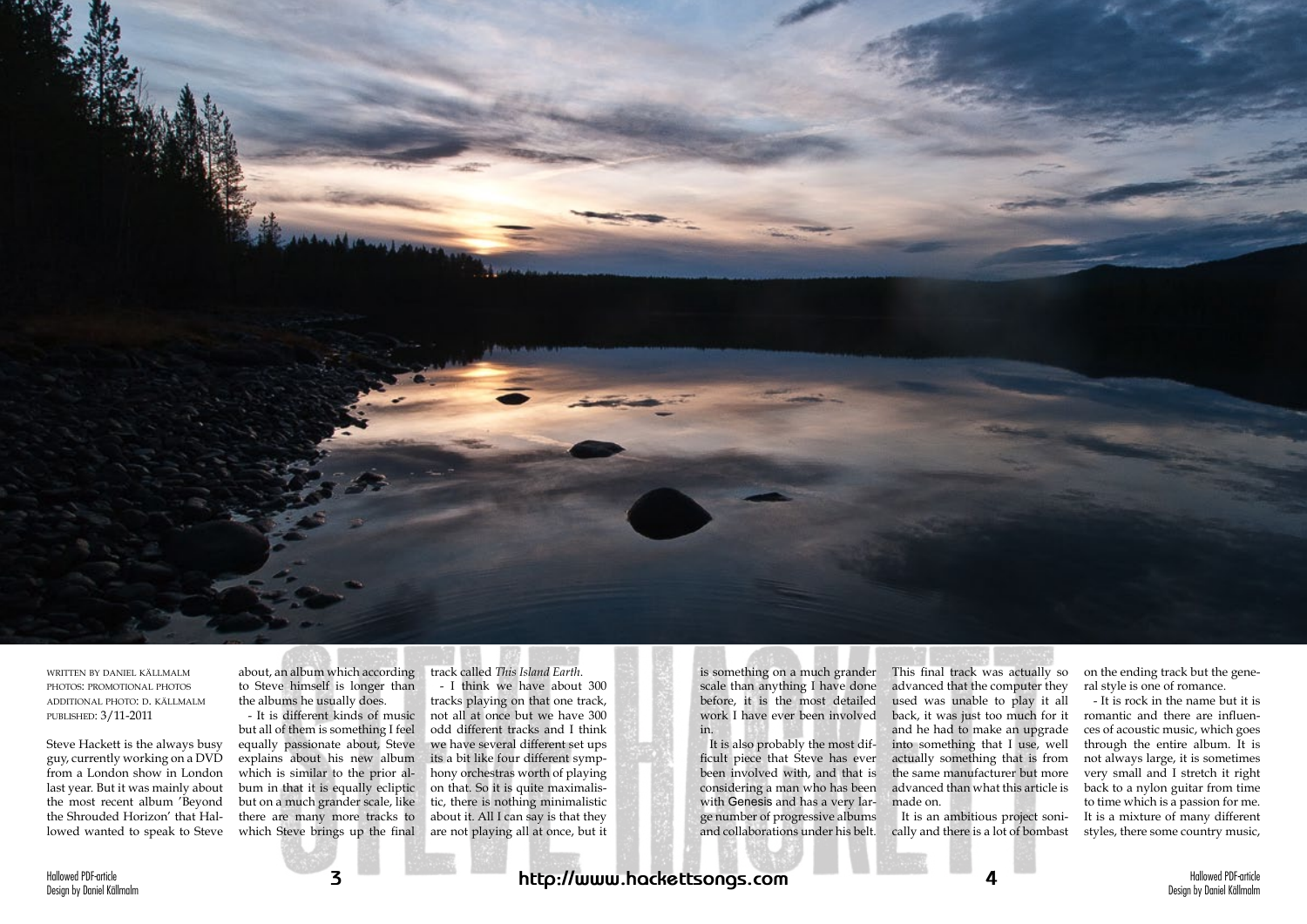Hallowed PDF-article Design by Daniel Källmalm

Hallowed PDF-article Design by Daniel Källmalm

some influence of heavy metal, there's blues, classical, jazz, indie music, world music, arabian music, hungarian music, all sorts of stuff that's in there, it is a crazy mixture the whole thing.

The word diverse is a good word for this album Steve agrees and he likes to think that the album is coherent as well.

- I think that if you get such a thing right you can be sufficiently entertaining to be coherent. Otherwise it can be very tiring for the listener, now I'm aware that music is very subjective and the appreciation for it differs from one person to another but what I attempted to do was to take people on a musical journey, like a Continuum.

#### **Journey**

At the end of that last chapter we found ourselves touching the subject of a journey, which is something that is omnipresent when it comes to this album. It is a journey that takes the listener to many different places and also many different times, Steve

explains.

- A musical journey, an odyssey or like a sojourn really, a kind of adventure which travels from place to place and not just dealing with the Earth as we know it and all its geographical regions but also beyond earth and out into space, and a trio round the solar system and beyond. Also a trip into inner and outer space, and all of that is a kind of virtual ride or a virtual voyage but essentially what I had in mind was travelling. Sometimes to places and sometimes that is to different times, sometimes its backwards and sometimes its forwards but my intention for it is to be entirely escapist, it is not to educate anyone.

Not taking on the educator's position Steve explains that he sees the album like a movie, not in the visual sense but a movie for the ear. Sometimes it is like a pastiche, in a cartoonish sense and

sometimes it is something grander and Steve likes to see it as something visual which is what he intended with the album.

- Not visual in the accepted sense of something that it is an adjunct to a video, I am thinking that it is a number of different canvases that an artist might use and there might be a number of different landscapes some of which I finished in one go but many of them I started four years ago and left them unfinished.

The four years could have something to do with Steve being a very busy guy doing a lot of different projects all the time and he isn't done releasing different things, he explains that he has stuff going on with Chris Squire which might be released next

year.

- Some albums take four years to finish, there were other things that I did in between, I worked on other projects. My last non-live album was 'Out of the Tunnel's Mouth' which is something I recorded at home, then I did a live album and I've also been working on some work with Chris Squire which will come out I think some time next year. Simon Phillips is on the album as well, along with Chris Squire and other progressive personalities that tion with someone that will very are well known.

Inspirations for this album called 'Beyond the Shrouded Horizon' can be found everywhere, but it is mainly travelling. The

inspiration also comes from places that Steve has visited and the people he has met within those places. People are a source of inspiration according to Steve.

- I get a lot of inspiration from my wife Jo, we were married in june and many of the things on the album I've written with her and with Roger King. I tell you what I think is most inspiring, its conversations particularly when you're doing lyrics I find that if you're having a conversaoften account for so much, you can't overestimate the effect of

having a musical conversation with somebody. Normally it becomes stronger if you talk about you motives with anyone.

#### **Reception**

When I spoke to Steve the album had only been out for a day but if sales were to go on as they had started Steve says he would be very happy. The prior album Out of the Tunnel's Mouth sold 35'000 copies and as it appeared this new album Beyond the Shrouded Horizon sold 6'000 only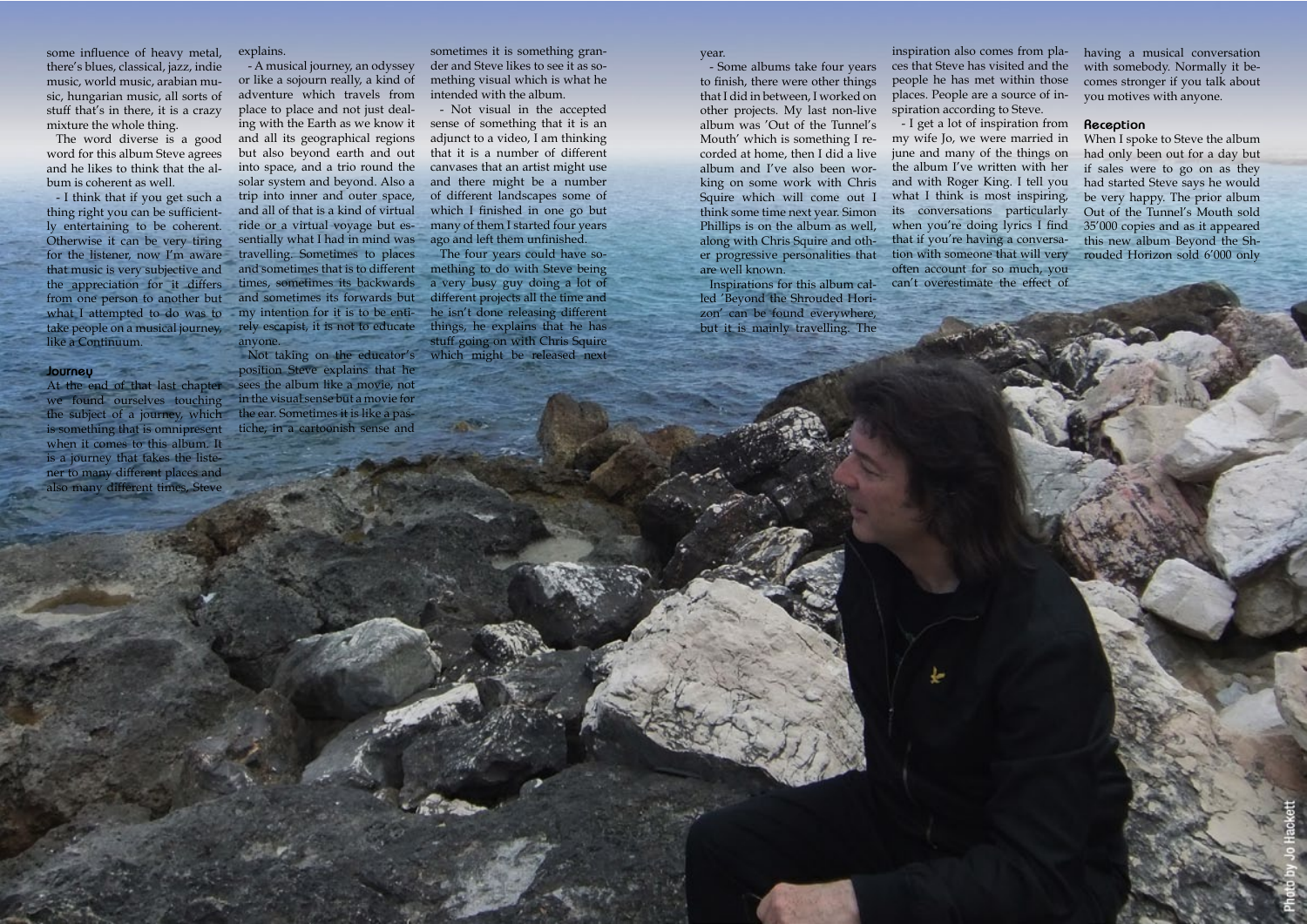Hallowed PDF-article Design by Daniel Källmalm



in the first day, I have not been able to find out how well it has sold but it did chart on the british charts so the sales must have been rather alright. Not just the sales have been quite good, the reviews have been unanimously good which is something that worries Steve.

- I have some reviews and worryingly they have been unanimously good, I am waiting for a really bad review because you tend to only remember the bad ones. When people are complimentary it is always reassuring but you tend to remember when people say that this is absolute rubbish and takes an entirely

contrary position.

Many times Hallowed do take a contrary position and say less of albums that most reviewers hail as fantastic but in the case of Steve Hackett's latest release we are following the celebratory route that most reviewer seem to have been taken, all of them that Steve and I have read but I am sure that there are some out there with a contrary position somewhere but as far as I can prove it is unanimously good, the reception of this album from the press.

- I've certainly worked hard on it and had a lot of time spent on it, but my reactions to it are entirely subjective. It is a bit like your child which obviously have to be the greatest. But you make it as great as you can, I try to make albums personal and if I can do something that's universal at the same time then it's a very good place to be. To be commercial but with conviction, if you can do that you must be very clever indeed.

According to Steve he has not yet been able to do such a thing, as he thinks he has not been able to write something simple enough. That is something he attributes to his past affiliation with a certain legendary band, who's fans was expecting that kind of

complexity in the music. They never wanted the ordinary and that background he says has followed him in his music making music complex and he points out that in the past it was even unne-that people will like it and you cessarily complex.

Speaking of the past and present, Steve Hackett obviously has a lot of albums and music under his belt, he speaks of 50-60 depending on what you do with the Genesis albums. That makes one wonder if it is the same feeling to release another album, it is the 24th studio album by Steve and that is a fair amount of albums but he says that the feeling is the same now as it was before.

- I get a thrill out of making an album but I think that on the eve of release of an album you tend to get a little bit anxious. You hope that it will do well, you hope always hope that you're gonna produce something equivalent of total world domination of course. And then, having dreamt of that you pull back and realise that your expectations will have to be tempered with the reality of who you are and where you are any point in time.

### **Songs**

Steve Hacketts favourite song on the album is not the most ob-

vious pompous ending track, it is a short instrumental track called *The Phoenix Flown* that originally was thought to be the ending of the opening track *Loch Lomond*.

- I particularly like the simplicity in it in a way, very few chords, hardly a changing base note throughout, it's rock guitar playing but with a very eastern flavour to it. It is as if you combine the influences of Borodin and John Mayall's Bluesbreakers you will probably end up with something very like that.

As I stated earlier that song was not intended to be a song of its own from the beginning but due to conversations it became a

**7 http://www.hallowed.se/english/music/reviews/2011/steve\_ 8 hackett-beyond\_the\_shrouded\_horizon.html**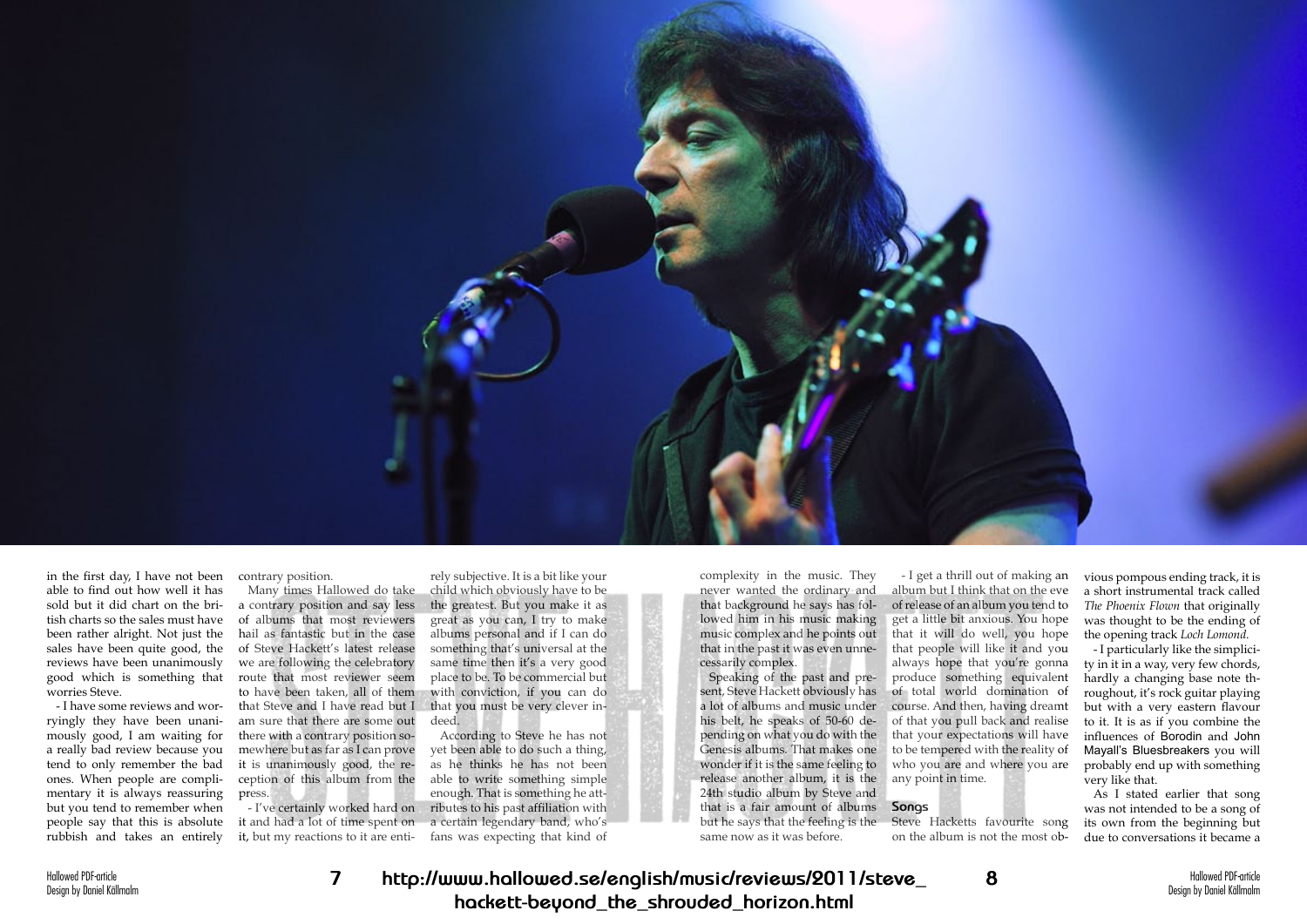

track of its own.

- They were originally all gonna be called *Loch Lomond* but because I did a false ending in order to link the two, people were always asking me "is this another track or is it the same track?" so I thought I'd make it easy for people by banding it differently. The second half which is *The Phoenix Flown*, I think that's the moment where I feel that it's my electric guitar playing at its best.

Another song making an impression is related to the past and comes to emerge when speaking of rock music fame and glory. For me this interview was the first one I have ever done with someone who has been inducted into the Rock'n'roll Hall of Fame, which is something that Steve

is rather cool about stating that he is always looking forwards rather than backwards.

- I never feel that I have reached the peak of what I was capable of doing, so it is a nice pad on the back for past glories but the future is what most musicians are all about I think. They are always thinking about the next thing to master I think, to try and present something.

But the past is not without consequence for Steve who still tries to honour the past and sometimes that same past resurfaces and adds to the recent works.

- I think the stuff that I did in the seventies did very well and I was lucky to find such a huge audience for all those various ideas. I still try to honour the past I still perform songs that I was invol-

ved with right back in 1971 and sometimes even back in the 1960s I had ideas to things before I was in Genesis and now and again one of these melodies emerges and comes through like on the present album its a very old melody that dates back to 1970 and that's *Between the Sunset and the Coconut Palms*. Its a very old tune, never got around to it. Its a pretty track, Its got almost a kind of Beatles verse, I think of The Beatles when I'm hearing that, I think of The Beatles influenced by Everly Brothers but with more harmonies.

And it goes to all sorts of places, and the influence of country music also leads Steve into talking about other songs of the album. - In *A Place Called Freedom*, I wasn't consciously concentrating

on country music but it is about the american countryside and it is a western in a way, like a film. A kind of romance of the land as well as of the people who meet in the landscape who are from different cultures, I'm always interested in the mixture of cultures. I mean men and women are different enough from each others anyway, two completely different races that inhabit the Earth.

#### **Promotional**

Touring is something Steve is doing in many places and he points out that he wishes to visit us here in the cold north as well as it has been long overdue with a visit to Sweden. At the moment they are talking with a promotor and Steve didn't really give up any details on much of the tou-

ring and I do think that the site: http://www.hackettsongs.com is the best resource for that kind of information.

Speaking of websites, the new technologies like the internet and computers have effected the musical business in a big way, many bands losing big sales and others are getting by much better now and the record companies are in trouble and some of them just vanish. Steve doesn't think it is a major problem for him.

- Most of the time the people that I make music to prefer to own a physical product, they are people who value the total package so I try and release it in as many different forms as possible. The new album is released on vinyl as well and we have for the special edition a gatefold sleeve

for lovers of vinyl and for lovers of gatefold. Then we do a CD of course as well both in a regular edition and a special edition with longer material. So we try and keep everyone happy.

The choice of Vinyl is not only proof of the fact that some technologies are hard to kill but it is also the thing with the cover art and the sound and everything. I believe most of us who have known the vinyl has a special relationship to the music that was and still is found on these big black or painted discs with the big cover artwork and the special sound of the needle skipping through the small tracks. The CD is also not as straightforward, according to Steve it is a bit of a challenge.

- Yes, the feel of it and the ef-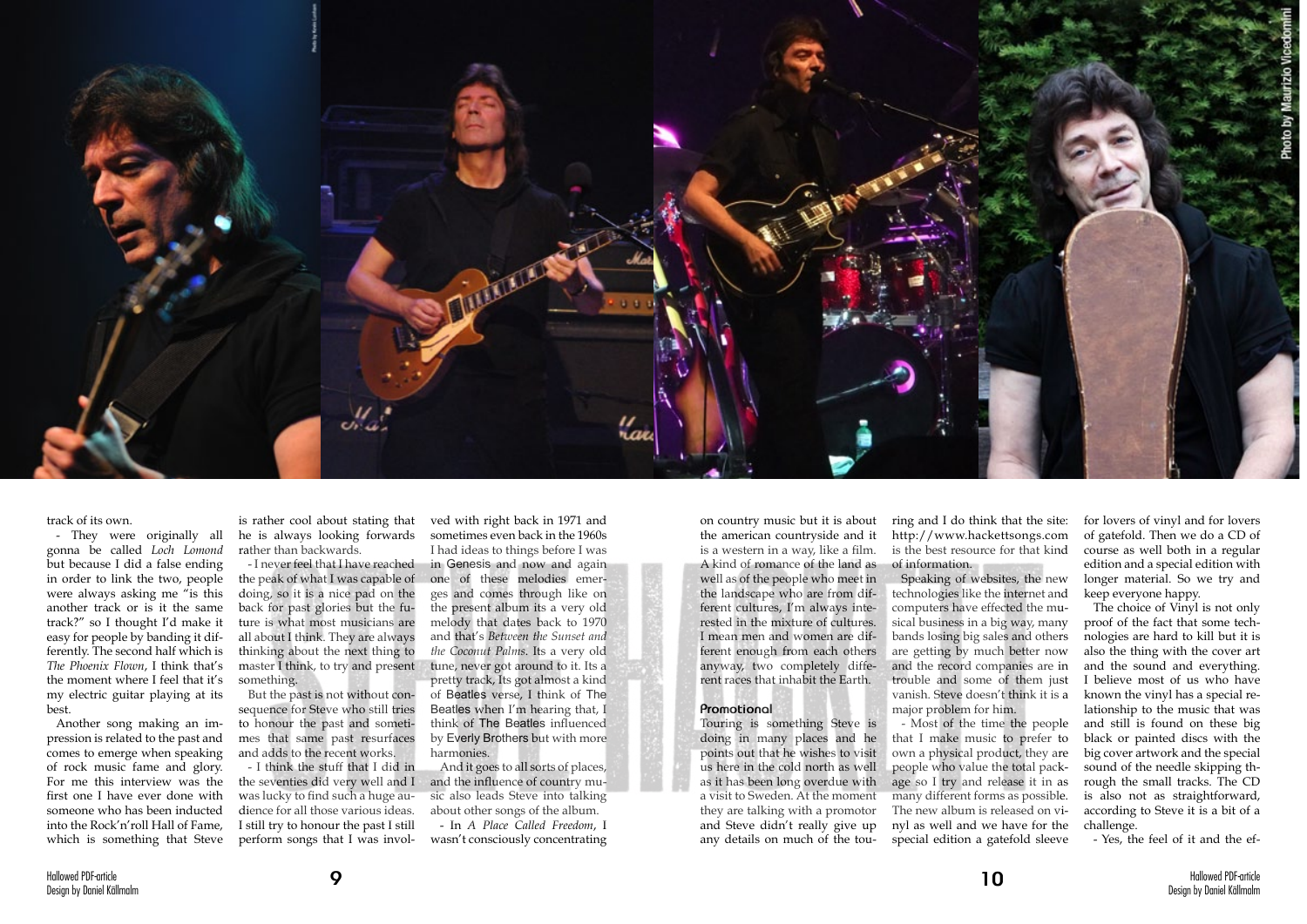fects of sound of course because when you listen on vinyl you have extra compression and distortion which gives things a certain power, but when we do CD we take those things into account as well so if we want something to compress and distort we give it the warmth of analog in a controlled way and its one of lots of processes that the music goes through. I think they both have something to offer and I think the tactile, almost fetishistic side of vinyl is something that I loved very much as a kid. I think the iconic nature of artwork or photographs that are large enough to put on your wall as a painting is what used to galvanise me when

I was a teenager. A CD is a challenge in a sense for the myopically impaired my eyesight is not as good as it was at one time and there so many people who pick up a CD and say: "I can't read it without my glasses" but luckily I can still read small print without glasses but its a challenge.

Steve doesn't think the Downloading has hurt his cause any noticeable and that there are several good reasons to rather buy the physical product.

- I have no objection to downloads but when I do shows and sell albums at shows quite naturally we're selling physical products which has a special kind of package and a special kind of paper

and many different selections of quality control and I think that if you just listen to downloads in the main you are probably not so concerned with lyrics and artwork. But I think that if you are someone who listens to music with a sense of pride as opposed to merely disposable thing almost like switching on a the TV and channel surfing, once you made that selection and listens to an album that becomes a favourite, I suspect that the selective listener will want to engage with it fully and I don't think I am just talking about the completist who buy everything. I mean if I buy an album that's Tsjaikovski conducted by Herbert von Karajan I

want to have the album, I want everything that it entails, I want to read all of the sleeve notes and I want to know everything there is about the music and I love the fact that Deutche Grammophon started making CDs in the shape of old records for instance. You Know, that for me was something that was very beautiful, in other words a kind of nod to the past, honouring the past with the technology of now I think that was very cool indeed.

# **Ending**

The downloading and that sort of thing is one aspect of the modern times, another aspect is the creative one, the work in the studio



and the promotional work. Steve thinks that these modern times have changed the way he works with his music thanks to the help of computers which make things much easier. The work with songs flows faster and the sketching in computers makes the rapid need of learning songs for studio work less necessary.

- I would say that modern times probably has changed the way I work, we tend to work on computer and we tend to do computer sketches and then we colour everything in with performances. Now that can be flexible and we can extend things of course but I find its easier than trying to teach people a song that I am only just learning myself. So the writing is done usually outside of the studio but we update it in stages and that's with the people I work with, I'm talking about writing with Jo and working with Roger King for instance who is the engineer and the keyboard player on the album so he and I work out the arrangements between us. I think that in many ways he is infinitely more musical and gifted than I am, but I'm kind of the catalyst and I provide the spark for many of these performances. I start other peoples forest fires with my spark.

Steve explains that he is the guy with the ideas, ideas that he then delegates for other to realise as if